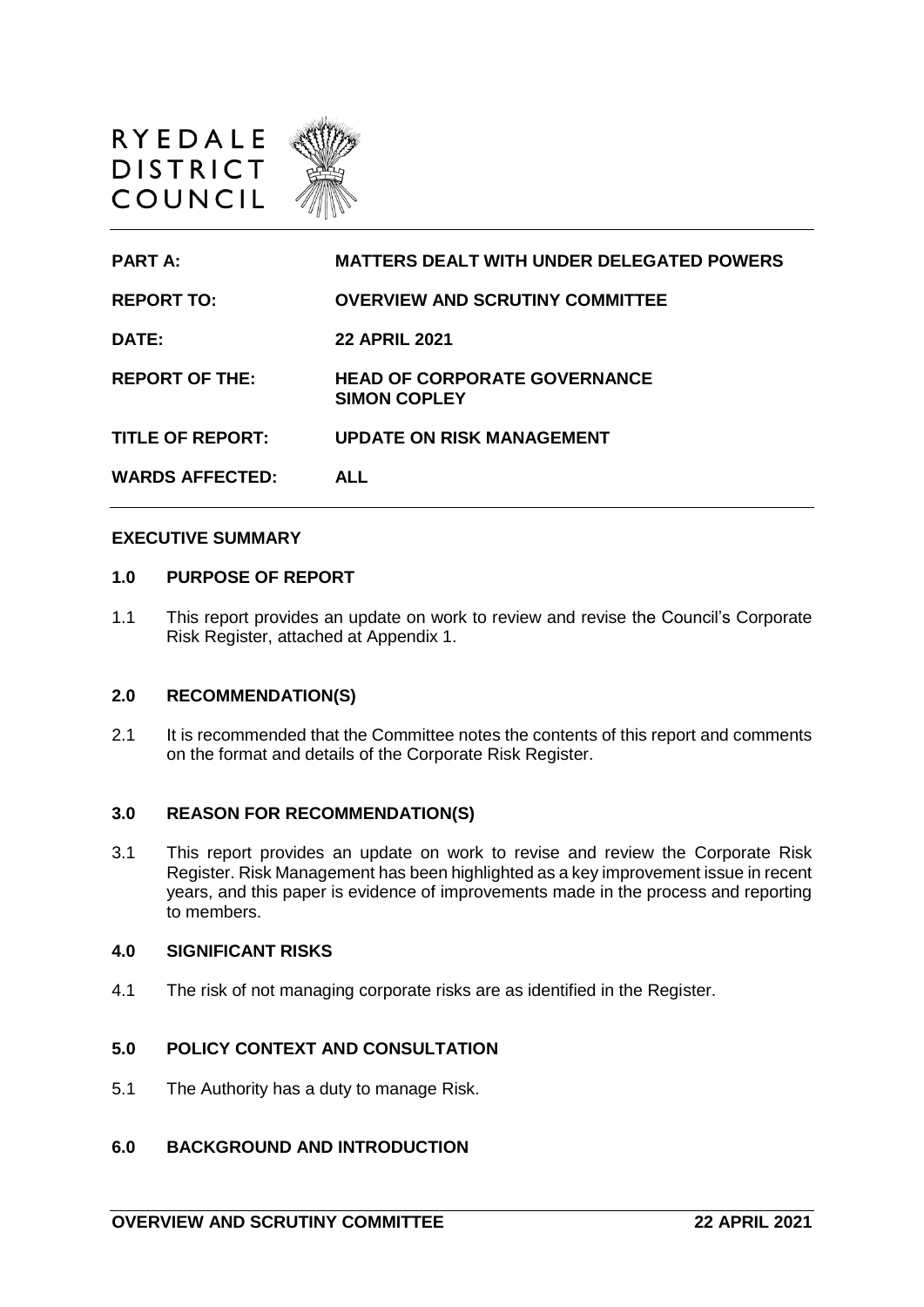### **Introduction**

- 6.1 A revised approach to managing risk has been adopted in recent years. This has led to an overhaul of the Corporate Risk Register and the development of Service Risk Registers. Advice and guidance has been provided by Veritau and in some cases by North Yorkshire County Council.
- 6.2 This work has been recognised and endorsed by members who see it as an important part of the Council's improvement strategy. As part of that, an update on Risk Management, including the Corporate Risk Register, will be presented to Audit Committee twice a year.
- 6.3 The updating of the Corporate Risk Register over the past year has demonstrated the Council's improvement journey, showing how risks are being managed and generally downgraded over that period. However Risk Management is an ongoing process and the papers presented here will continue to be updated. Alongside work on the Corporate Risk Register, a refreshed risk management guidance document has been prepared in consultation with Veritau and is currently under review by Strategic Management Board before being launched. Further work with internal audit will seek to embed risk management at the service level through delivery of training on fundamental concepts, review of existing service risk registers, and facilitation of risk identification workshops where required.
- 6.4 The Corporate Risk Register is a key strategic document setting out the medium to long term goals and objectives of the Council and the associated risks. The register is a live document and is updated on a regular basis to set out the controls and mitigations in place to control identified risks.
- 6.5 To assist with consideration of the register, Members are reminded that the current scoring matrix is defined as below:



- 6.6 Each risk has two elements: the probability of the event occurring (likelihood) and the consequence if it does occur (impact).
- 6.7 The Council uses a 5x5 matrix which means that there are five levels of likelihood (*very low, not likely, likely, very likely and almost certain*) and five levels of impact (*low, minor, medium, major and disaster*). The intersection of the likelihood and impact of a specific risk on the matrix will decide its score and, in turn, the requirements for its management. This is known as 'risk analysis' and is the quantitative element of the risk assessment process which takes place following risk identification.